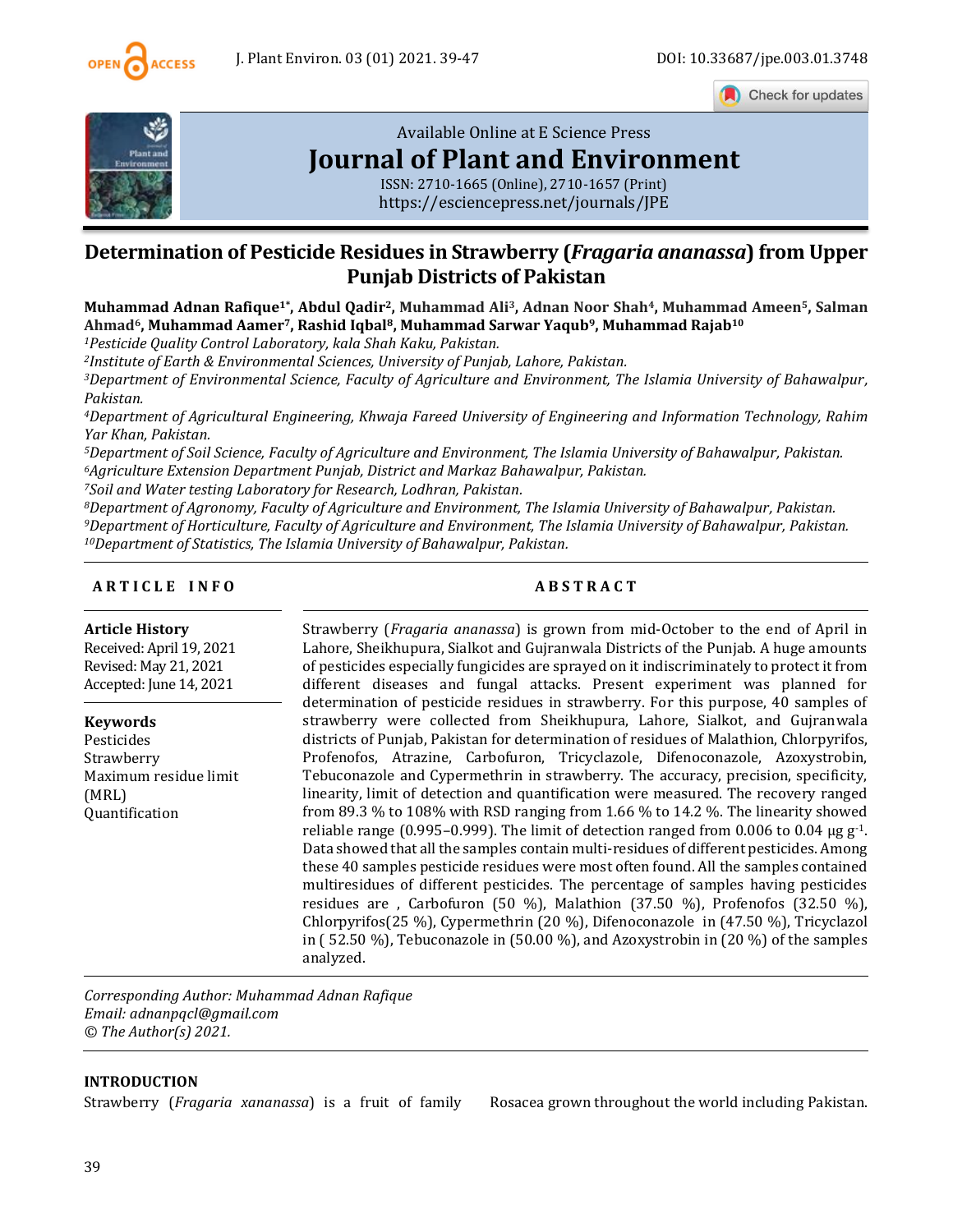It is famous for its appealing look and aroma. Its cultivation is getting popularity since last 5 years in Sheikhupura, Sialkot, Gujranwala, and Lahore districts of Punjab (Mehmood *et al*., 2018) It is rich in vitamins C, D, B9 organic acids, anthocyanin, phosphorus, iron, Potassium, Manganese and other minerals. It is a rich source of antioxidants and have benefits in controlling heart beat and blood sugar (Benchikh *et al*., 2020). Despite all these merits strawberry and other fruits are potential sources of toxic chemicals like pesticide residues (Song *et al*., 2020). Various pesticides formulations are widely used in agricultural around the world for controlling pest and maximize crop yield, but their un judicious use results in environmental contamination and residues accumulation in food, especially in vegetables and fruits (Sun *et al*., 2018). The pesticides pollution is a major environmental concern and is a cause of contamination of agricultural land and commodities (Sidhu *et al*., 2019). Heavy pesticide sprays are a common practice on fruit crops to save them from different insect pests and diseases. Since pesticides are toxic and can cause environmental contamination, they must be used carefully to protect the environment and human health (Boudh *et al*., 2019). Same is the case with strawberry. Heavy pesticides are sprayed on strawberry during its cultivation. Grey mould (*Botrytis cineria*) is a serious disease of strawberry that causes significant yield losses due to fruit rotting (Weber and Hahn, 2019). Powdery mildew (*Sphaerotheca macularis* f. sp. *Frgariae*) readily infects strawberry leaves and fruits (Bajpai *et al*., 2019). Strawberry shelf life is very low. Huge amounts of fungicides are sprayed on during harvesting and to maintain its freshness until it reaches end user. Use of pesticide on fruits is also evident from the literature review. The agricultural yield is greatly enhanced by exogenous application of pesticides whether applied on a standing crop or as post-harvest treatment (Adisa *et al*., 2019). Accumulation of pesticide residues in food has always been a great concern, particularly in fruits which are consumed fresh. Similar is the case with strawberry. Strawberry is on the top of Dirty Dozen products published by US Environmental Working Group. Exposure to toxic pesticide residues through diet is estimated to be 5 times the magnitude of exposure through other sources such as air and water (Mathews, 2019). In Belgium, pesticides residues were found in 72 % of fresh fruits while in south asia, pesticides residues were detected in 51% of food commodities (Choudhary *et*  *al*., 2018). David 2019, revealed that 35.62 % of total contaminated samples exceed the maximum residue limit MRL values recommended by the Food and Agricultural Organization (FAO) and World Health Organization (WHO). Another study conducted by Ramadan *et al* (2020) revealed the presence of Monocrotophos, Chlorpyrifos, Cypermethrin and endosulfon etc. in the vegetables. A study on fresh vegetables and fruits in Croatia found 246 (28.5%) of samples show pesticide residues at or below the established MRL while 46 (5.3%) show pesticides above the MRL (Reichert *et al*. 2020). In Saudi Arabia it was found 34 % of samples had toxic residues above the MRL (Osman *et al*., 2011). Taking into account the above stated facts, present study was conducted to determine pesticide residues in strawberry collected from different districts of Punjab, Pakistan. Our results provide useful information to the scientist working on pesticide residues and also contributed in risk assessment of consumers exposure to the expected pesticide residues.

# **METHODS AND MATERIAL**

## **Sampling**

Keeping in view the above facts a study was planned at the, Pesticide Residue Laboratory (ISO 17205-2005 accredited) Kala Shah Kaku (Annual maximum and minimum temperature 35°C and 22°C, Relative humidity 58%) in collaboration with, College of Earth and Environmental Sciences, University of Punjab, Pakistan, to assess the pesticide residues in strawberries collected from different locations of Districts Lahore, Sheikhupura, Sialkot and Gujranwala. Total of 40 samples were collected during the months of March and April from these four districts. After collection of samples in the field, they were properly stored in ice boxes and brought to laboratory. Samples were kept at -20 ˚C for further processing and analysis.

#### **Reagents and Chemicals**

Certified reference materials of selected pesticides, including; Acephate, Chlorpyrifos, Cypermethrin, Fipronil, Carbofuron, Malathion, Profenofos, Azoxystribin, Difenoconazole, Tricyclazole,Tebuconazole and Atrazine were purchased from (Augsburg, Germany), purity ranging from 97.00 - 99.50 %. Other solvents and chemicals, including; Acetonitrile, Acetic acid, Triphenylphosphate (TPP), sodium chloride (NaCl), anhydrous magnesium Sulfate (MgSO4) and PSA sorbents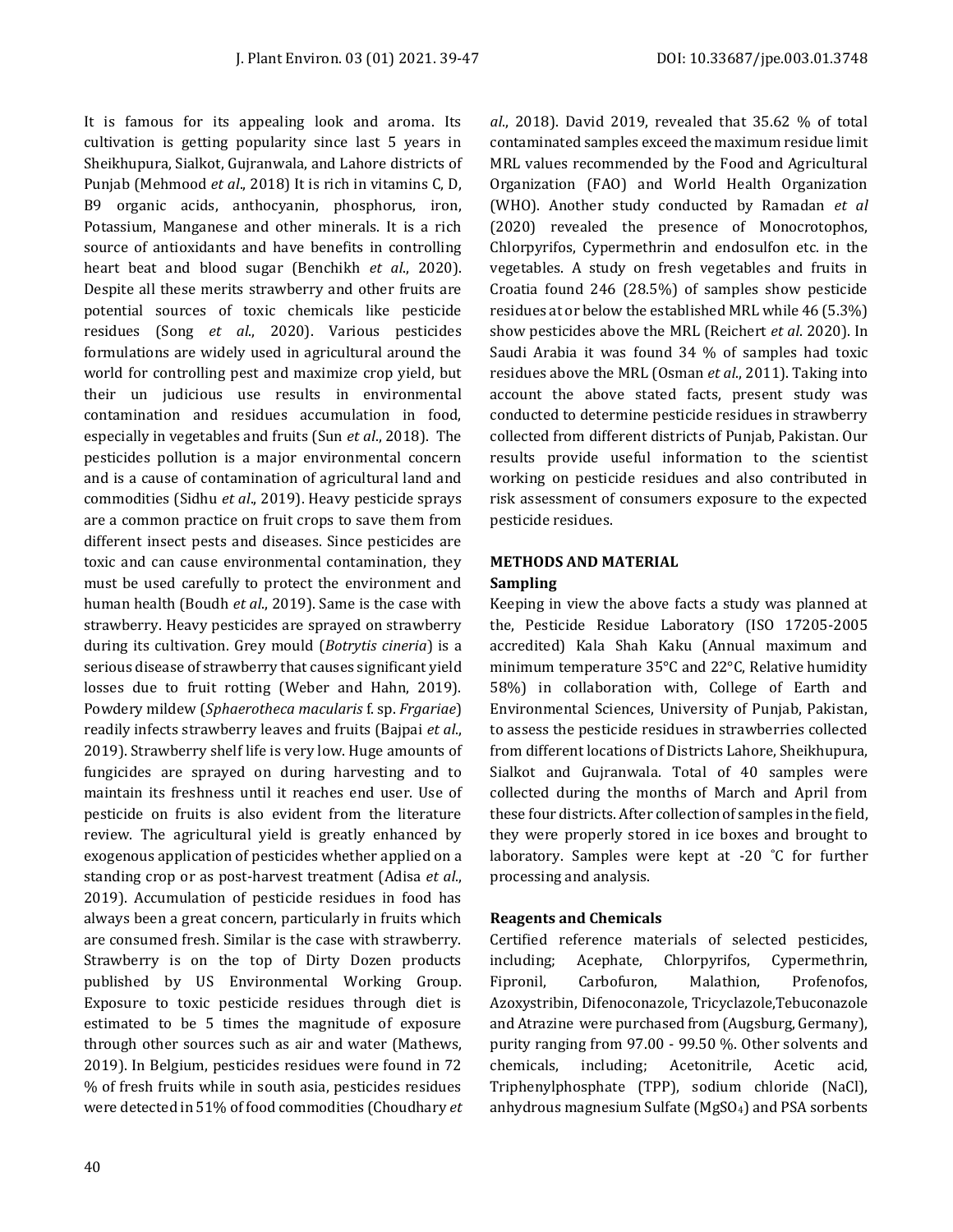40 um. All the organic solvents used were of HPLC grade (Figure 1) with certificates of analysis.

# **Extraction and Cleanup**

The QuEChERS sample extraction and cleanup method for pesticide residue analysis (AOAC Official Method 2007.01. (10)) was used to prepare all the samples. After homogenization with a high speed varying blender, 15 g portion of completely homogenized and comminuted sample was taken in a 50 mL Teflon tube. After adding 15 mL of 1% acetic acid in acetonitrile, 1.5 g of Sodium acetate, 6 g of anhydrous Magnesium sulfate, and 75 u L-<sup>1</sup> Internal standard the sample was vigorously shaken for I minute. Then the sample was centrifuged at 4000 rpm for 1 minute. Upper 1-8 mL of supernatant layer was transferred to tube with 150 mg of anhydrous Magnesium sulfate and 50 mg of PSA per m  $L^{-1}$  extract and then it was shaken for 30 second. After centrifuging it for 1 minute 0.5-1.0 mL extract was added to GC vial for analysis. Instrumental conditions are presented below.

| <b>Instrument Conditions GC Conditions</b> |                                                                            |
|--------------------------------------------|----------------------------------------------------------------------------|
| GC.                                        | Agilent 7890B series (G3440A)                                              |
| Auto sampler                               | Agilent 7693A Automatic Liquid Sampler injector and sample tray            |
| Column                                     | Agilent J&W DB-5MS, 30 m length $\times$ 0.2 mm diameter, 0.25 µm film     |
|                                            | thickness.                                                                 |
| Inlet                                      | Split/splitless                                                            |
| Inlet liner                                | Splitless, single taper, Ultra Inert liner with glass                      |
| Wool                                       | (Agilent p/n 5190-3167)                                                    |
| Carrier                                    | Helium (99.999 % pure)                                                     |
| Inlet pressure                             | 36 psi (constant pressure mode) during run, 1 psi during back flush.       |
| Inlet temp                                 | 280 °C                                                                     |
| Inj.vol.                                   | $1 \mu L^{-1}$                                                             |
| Purge flow to split vent                   | 30 m L-1/min at 0.75 min                                                   |
| Gas saver                                  | On $(20 \text{ m L}^{-1}/\text{min at } 2.0 \text{ min})$                  |
| Oven temp.                                 | 50 °C (1 min), 20 °C/min to 180 °C (0 min), 10 °C/min to 190 °C (0 min), 3 |
|                                            | °C/min to 240 °C (0 min) and 10 °C/min to 300 °C (5min)                    |
| Retention time locking                     | Chlorpyrifos locked at 13.77 min                                           |
| <b>MS</b> conditions                       |                                                                            |
| Spectrometer                               | Agilent 7890B Single Quadrupole GC/MS System                               |
| Mode                                       | <b>Electron Impact</b>                                                     |
| Transfer line temp                         | 280 °C                                                                     |
| Solvent delay                              | $2.3 \text{ min}$                                                          |
| Ion Source temp                            | 300 °C                                                                     |

## **RESULTS**

Accredited AOAC (Association of Official Analytical Chemists) method of analysis was used during the study. Method performance parameters like Accuracy, Precision, (Loss on drying) LOD/Limit for quantification (LOQ), and linearity were performed and found satisfactory. Method validation results are summarized in Table 2. Matrix matched calibration standards were used for plotting calibration curve. For identification and

quantification of 10 target pesticides in this study, both SIM and SCAN modes were used. First identification of different pesticide were confirmed by running the matrix matched calibration standards, recording retention times and scanning the m/z values ranged from 50-500. After identification and calibration real samples were analyzed by using same procedure. Information about target ion, retention times and LOQs for all the pesticides is listed in the Table 1.

Table.1. List of Pesticides with RT, MRL, LOQ, and Target Ion (m/z).

| Name of Pesticide | Retention Time<br>$(RT)$ (min) | <b>MRLs</b> | Target Ion $(m/z)$ | L OQ(ug/g) |
|-------------------|--------------------------------|-------------|--------------------|------------|
| Carbofuron        | 10.24                          | 0.01        | 164.20             | 0.02       |
| Atrazine          | 10.43                          | $\rm 0.1$   | 200.20             | $0.01\,$   |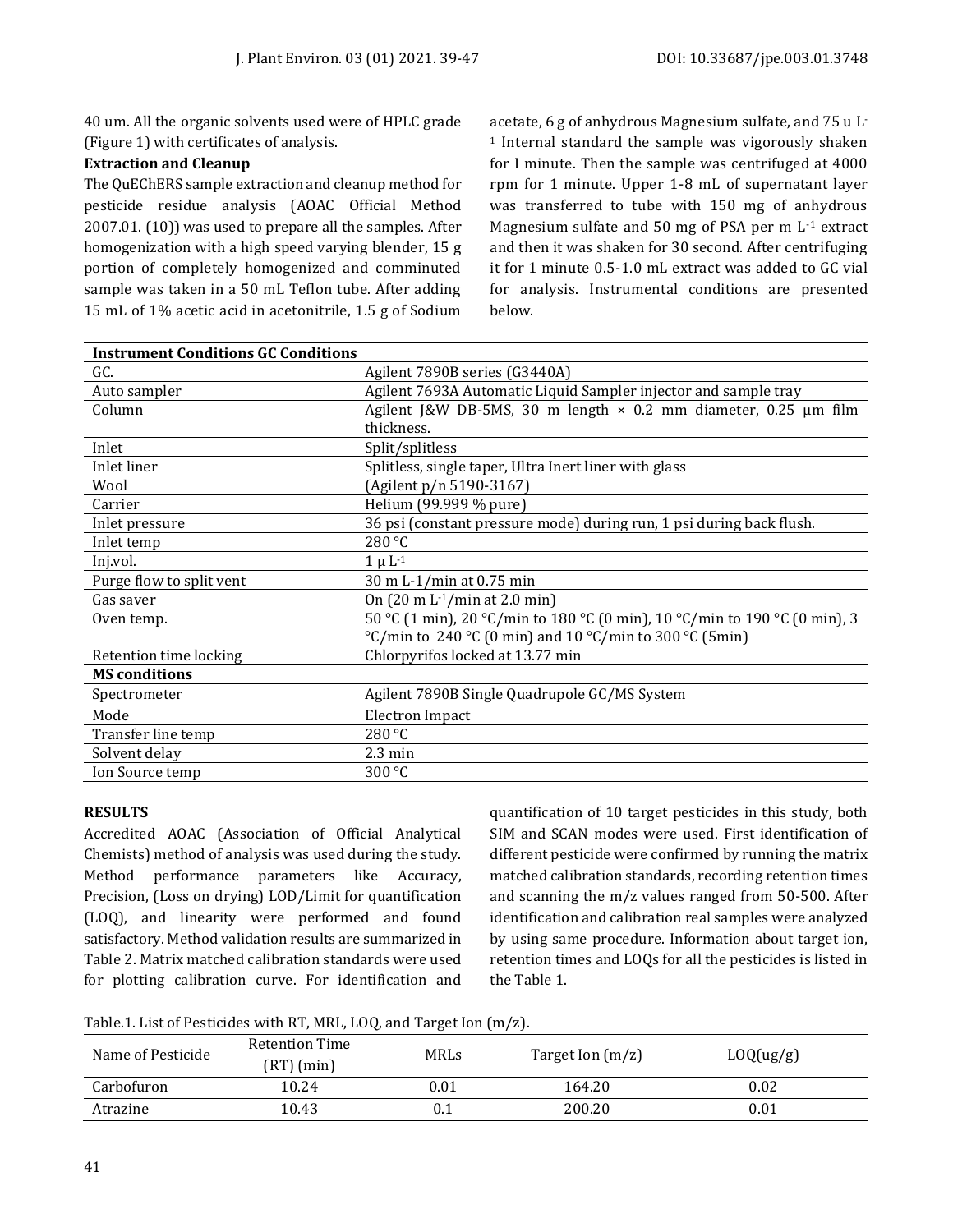| Malathion      | 13.34 | 0.05 | 173.20 | 0.02  |
|----------------|-------|------|--------|-------|
| Chlorpyrifos   | 13.77 | 0.2  | 197.00 | 0.006 |
| Tricyclazole   | 16.11 | 0.01 | 189.20 | 0.04  |
| Profenofos     | 16.97 | 0.07 | 399.20 | 0.02  |
| Cypermethrin   | 29.52 | 2.0  | 163.10 | 0.03  |
| Difenoconazole | 31.14 | 0.4  | 323.20 | 0.01  |
| Azoxystrobin   | 31.76 | 10   | 344.30 | 0.01  |

Table 2. Types of pesticide, residue range and mean residual level.

| Pesticide      | Type of pesticide | No of samples<br>with residues | Residue range<br>$\frac{u}{g}$ | Samples with<br>residues above<br><b>MRL</b> | Mean residue<br>level<br>$\frac{u}{g}$ |
|----------------|-------------------|--------------------------------|--------------------------------|----------------------------------------------|----------------------------------------|
| Atrazine       | Herbicide         | 20                             | $0.05 - 2.55$                  | 19                                           | 0.31                                   |
| Carbofuron     | Insecticide       | 13                             | $0.14 - 1.61$                  | 13                                           | 0.22                                   |
| Malathion      | $-d0-$            | 15                             | $0.02 - 1.69$                  | 14                                           | 0.23                                   |
| Chlorpyrifos   | $-do-$            | 10                             | $0.07 - 1.89$                  | 08                                           | 0.25                                   |
| Cypermthrin    | $-do-$            | 8                              | $0.02 - 0.6$                   | 07                                           | 0.0425                                 |
| Profenofos     | $-d0-$            | 14                             | $0.02 - 1.43$                  | 11                                           | 0.15                                   |
| Tricyclazole   | Fungicide         | 19                             | $0.05 - 1.14$                  | 18                                           | 0.27                                   |
| Difenoconazole | $-do-$            | 20                             | $0.05 - 1.52$                  | 13                                           | 0.41                                   |
| Tebuconazole   | $-do-$            | 20                             | $0.05 - 2.9$                   | 13                                           | 0.36                                   |
| Azoxystrobin   | $-d0-$            | 21                             | $0.05 - 1.12$                  | $\theta$                                     | 0.25                                   |

## **Real sample analysis**

Among these 40 samples pesticide residues were most often found. All the samples contained multiresidues of different pesticides. The percentage of samples having pesticides residues are, Carbofuron (50 %), Malathion

(37.50 %), Profenofos (32.50 %), Chlorpyrifos (25 %), Cypermethrin (20 %), Difenoconazole in (47.50 %), Tricyclazol in (52.50 %), Tebuconazole in (50.00 %), and Azoxystrobin in (20 %) of the samples analyzed shown in Figure 3.



Figure 1. GCMS Chromatogram of 10 pesticide standards under study.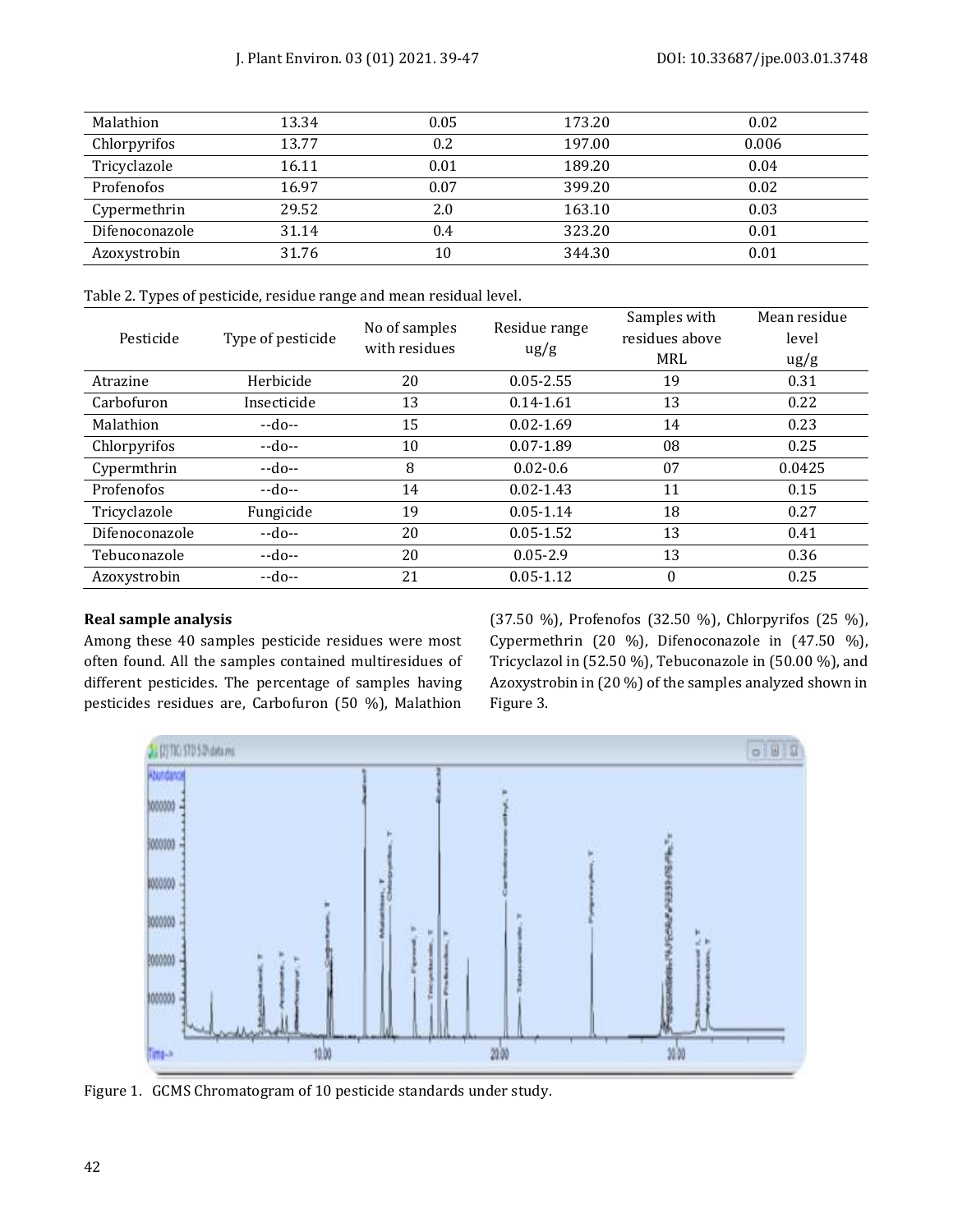

Figure 2A. Tricyclazole GCMS Spectra match with NIST Library.



Figure 2B. Tebuconazole GCMS Spectra match with NIST Library.



Figure 2C. Profenofos GCMS Spectra match with NIST Library.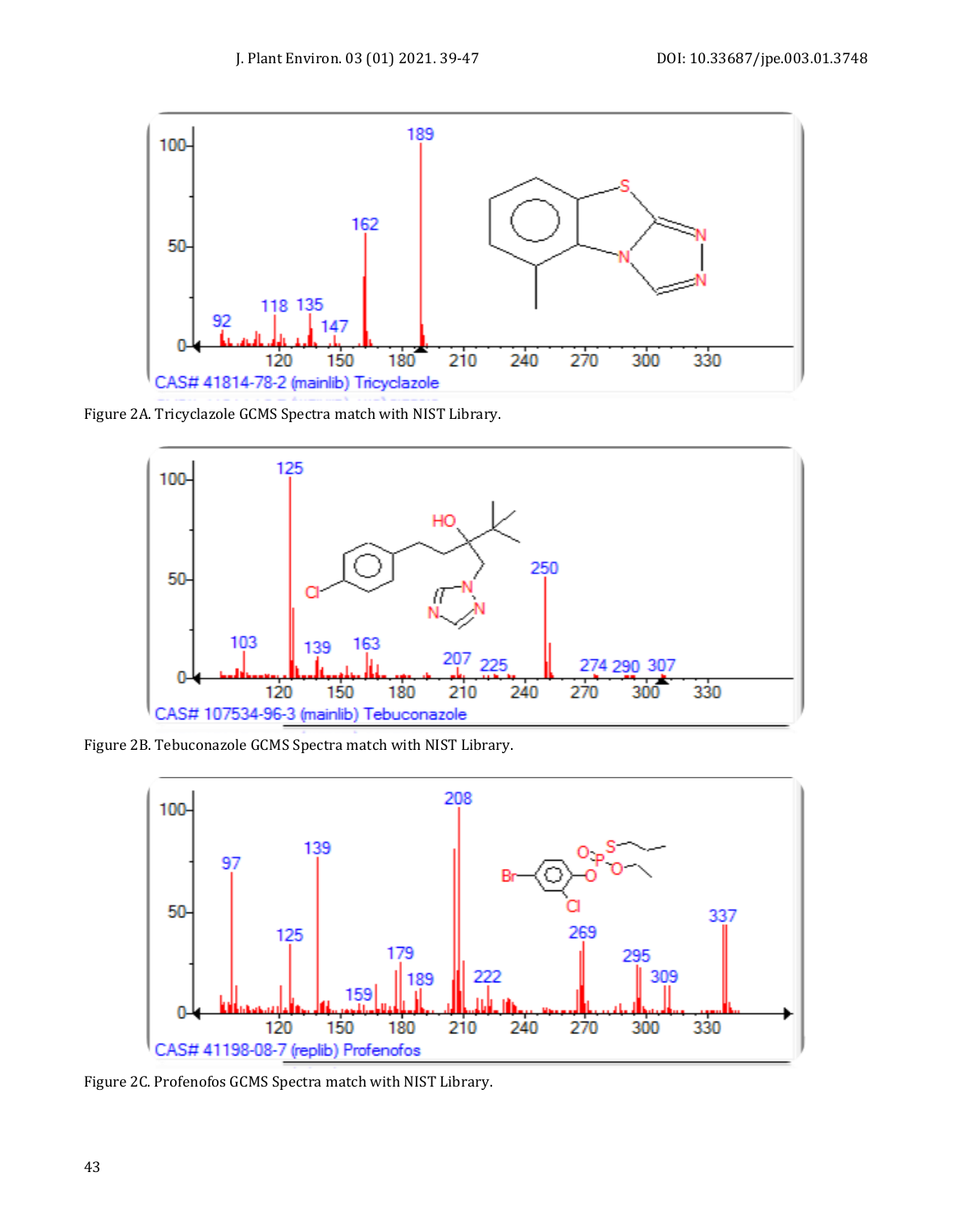

Figure 2D. Malathion GCMS Spectra match with NIST Library.



Figure 2E. Carbofuron GCMS Spectra match with NIST Library.



Figure 2F. Atrazine GCMS Spectra match with NIST Library.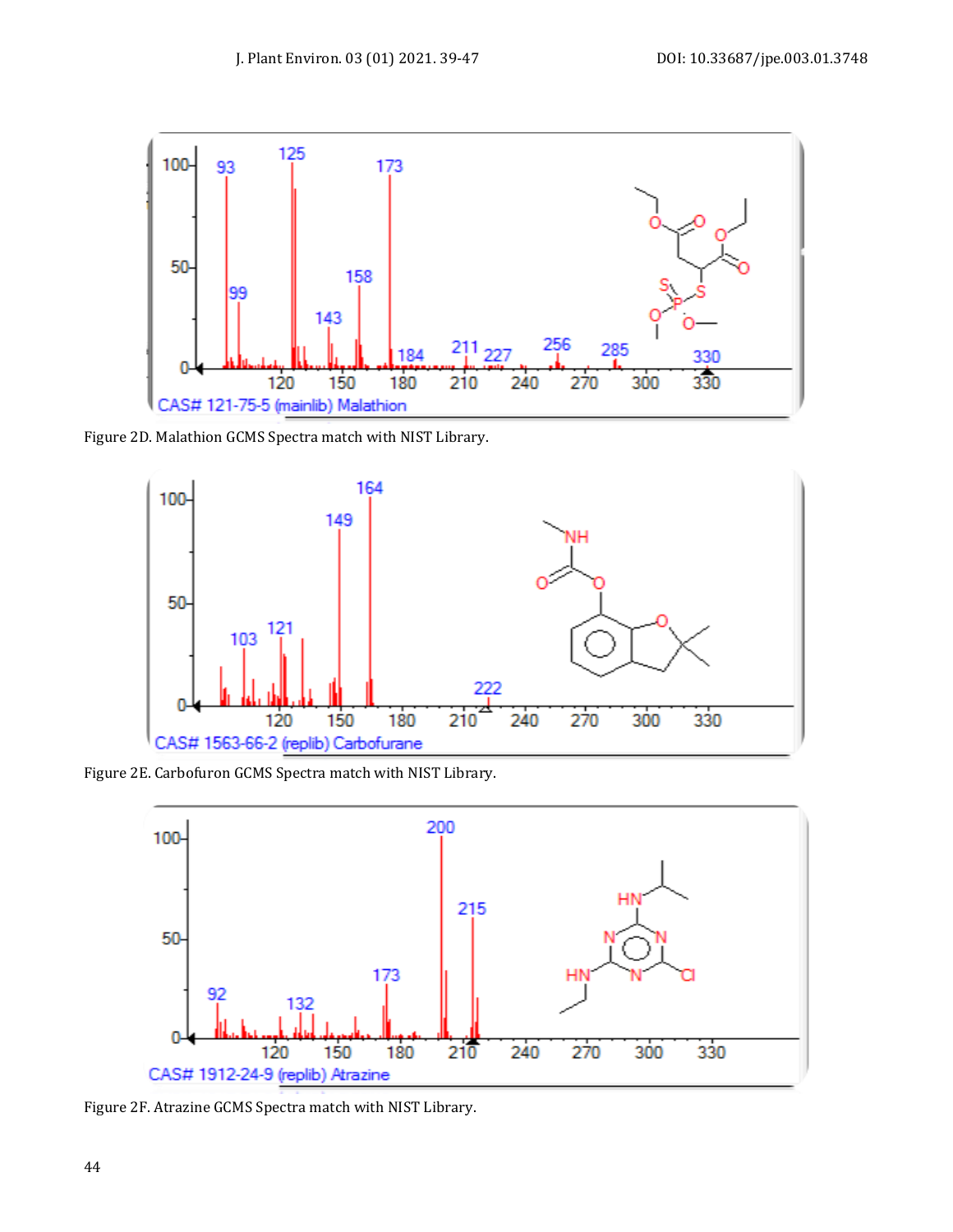

Figure 3. Graphical Representation of results of different pesticide residues.

#### **DISCUSSION**

Results of the present study showed four fungicides (Difenoconazole, Tricyclazole,Tebuconazole and Azoxystrobin are present in almost 50 % of the samples analyzed from these four districts. Among these Azoxystrobin residues were under MRL, while Difenoconazole, Tricyclazole, Tebuconazole were present above MRLs in almost all the samples. Grey mould (Botrytis cineria) and Powdery mildew (Sphaerotheca macularis f. sp. Frgariae) are two common diseases of strawberry that infects the fruit and leaves hence cause significant yield losses (Petrasch *et al.,* 2019). High amounts of fungicides are sprayed on strawberries to control these two diseases. Previous studies also support this fact as Malhat *et al*., 2019 reported that residues of botrytis fungicides are frequently found in marketed strawberry fruit. Moreover, distributors usually do not wash strawberries prior to distribution, growers also apply fungicides shortly before harvest to lengthen the consumer /retailer shelf life. Fungal attack becomes severe with increase in temperature and rainfall during fruiting stage. The outer surface of strawberry is rough which may also account for higher levels of fungicides, because rough surfaces slowdown degradation process. Our results are in line with previous studies showing fungicide residues in strawberries as reported by Sojka *et al*., 2015 that fungicide residues azoxystrobin, boscalid, difenoconazole, tebuconazole, tetraconazole, pyrimethanil, fenhexamid, pyraclostrobin, thiophenate methyl fludioxanilfolpet, dithiocarbamate, cyprodinil, and insecticide chlorpyrifos residues are found in strawberries. Pesticide residues found in banana during a

study were mostly fungicides like thiabendazole, propiconazole, and imazalil; the insecticide Chlorpyrifos (Gomes *et al*., 2020). The main insect of strawberry is the strawberry weevil '(*Anthonomus signatus*) (Mozuraitis *et al.,* 2020). Carbofuron is a carbamate applied for the control of weevil Profenofos, Malathion and Chlorpyrifos are all organophosphates applied for the insect control. Similarly, Cypermethrin is a synthetic parathyroid. Parathyroid and carbamates are more persistent than organophosphates.

#### **CONCLUSION**

Results of this study were interpreted in relation to Maximum residue levels (MRLs) requirements set in legal European Union (EU) regulation for products present in the market. Results of the study indicated that strawberries analyzed during the study have high levels of different pesticides in almost all samples. This is due to indiscriminate pesticide use and lack of awareness over fruits and vegetables. It is highly dangerous as theses commodities are consumed fresh. Due to less time interval given between their harvest and consumption risk of pesticide poisoning is high. Lack of decision maker and employee's training make it more adverse. Managers and all the employees should be trained properly for different operations. This information could be useful for policy makers, government agencies and the public at large.

### **CONFLICT OF INTEREST**

The authors declare that they have no conflicts of interest.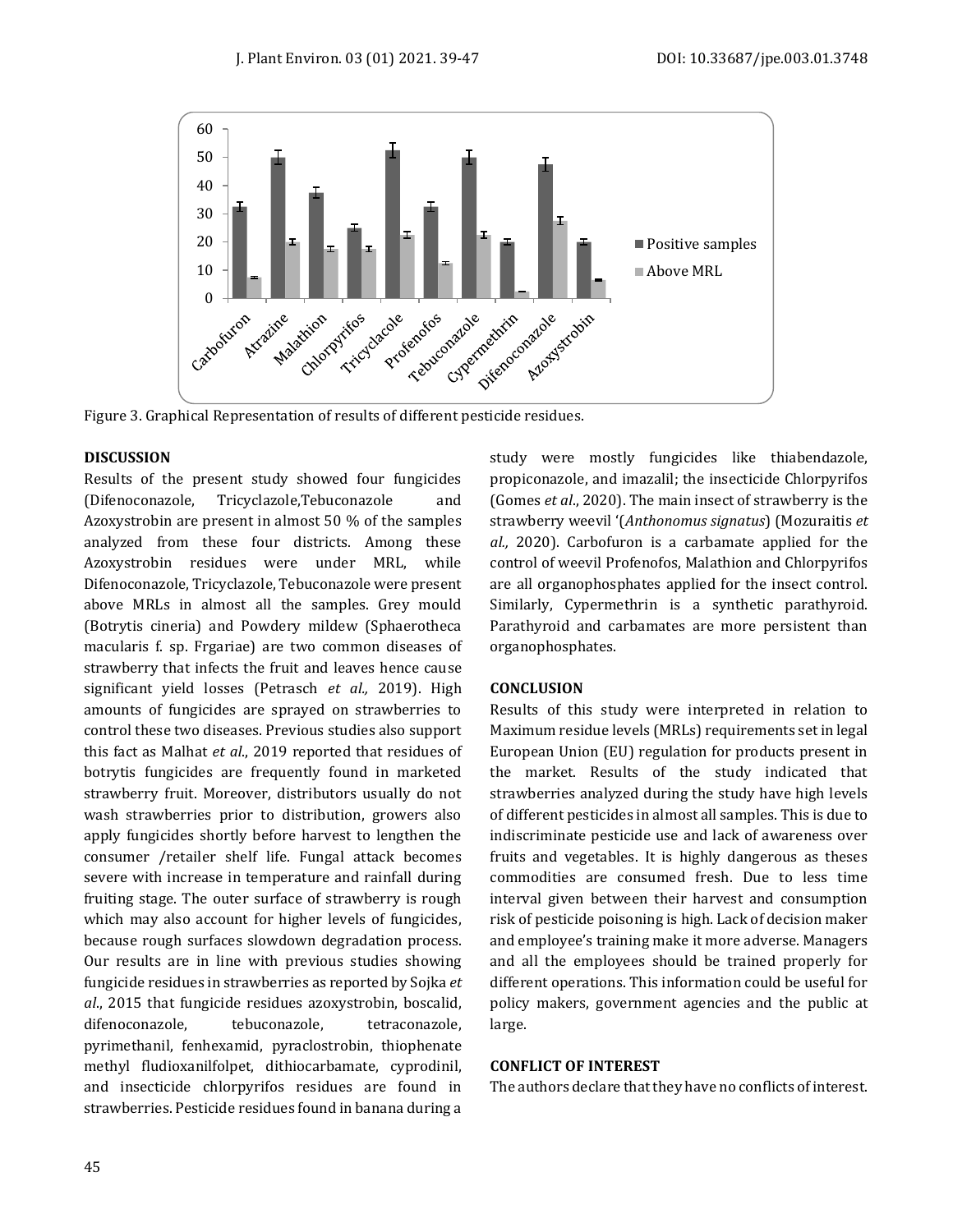### **AUTHORS CONTRIBUTIONS**

All the authors have equal contributions.

#### **REFERENCES**

- Adisa, I.O., V.L.R. Pullagurala, J.R. Peralta-Videa, C.O. Dimkpa, W.H. Elmer, J.L. Gardea-Torresdey, and J.C. White. 2019. Recent advances in nano-enabled fertilizers and pesticides: a critical review of mechanisms of action. Environmental Science: Nano, 6: 2002-2030.
- Ahmad, A., M. Shahid, S. Khalid, H. Zaffar, T. Naqvi, A. Pervez, and W. Nasim. 2019. Residues of endosulfan in cotton growing area of Vehari, Pakistan: an assessment of knowledge and awareness of pesticide use and health risks. Environmental Science and Pollution Research, 26: 20079-20091.
- Bajpai, S., P.S. Shukla, S. Asiedu, K. Pruski, and B. Prithiviraj. 2019. A biostimulant preparation of brown seaweed *Ascophyllum nodosum* suppresses powdery mildew of strawberry. The Plant Pathology Journal, 35: 406-413.
- Benchikh, Y., A. Aissaoui, R. Allouch, and N. Mohellebi. 2020. Optimising anthocyanin extraction from strawberry fruits using response surface methodology and application in yoghurt as natural colorants and antioxidants. Journal of Food Science and Technology, 1: 1-9.
- Boudh, S and J.S. Singh. 2019. Pesticide contamination: environmental problems and remediation strategies. In Emerging and eco-friendly approaches for waste management, Springer, Singapore, 245-269.
- Choudhary, S., N.R. Yamini, S.K. Yadav, and M.K. Amit Sharma. 2018. A review: Pesticide residue: Cause of many animal health problems. Journal of Entomology and Zoology Studies, 6: 330-333.
- David, E., C. Eleazu, N. Igweibor, C. Ugwu, G. Enwefa, and N. Nwigboji. 2019. Comparative study on the nutrients, heavy metals and pesticide composition of some locally produced and marketed rice varieties in Nigeria. Food Chemistry, 278: 617-624.
- Gomes, H.D.O., J.M.C Menezes, J.G.M. Da-Costa, H.D.M. Coutinho, R.N.P. Teixeira, R.F. Do- Nascimento. 2020. Evaluating the presence of pesticides in bananas: An integrative review. Ecotoxicology and Environmental Safety, 189:110016.

Malhat, F., E.S. Saber, S.A.E. Shokr, M.T. Ahmed, and A.E.S.

Amin. 2019. Consumer safety evaluation of pyraclostrobin residues in strawberry using liquid chromatography tandem mass spectrometry (LC-MS/MS): An Egyptian profile. Regulatory Toxicology and Pharmacology, 108: 104450.

- Matthews, G. 2019. Pesticides: residues in crops and their application. Outlooks on Pest Management, 30: 85- 87.
- Mehmood, N., A. Riaz, F. Naz, I. Hassan, N. Jaabeen, S. Anwaar, and M.L. Gleason. 2018. First report of strawberry leaf spot caused by Alternaria alternata in Pakistan. Plant Disease, 102: 820-831.
- Mozuraitis, R., D. Hall, N. Trandem, B. Ralle, K. Tunström, L. Sigsgaard, A.K. Borg-Karlson, 2020. Composition of strawberry floral volatiles and their effects on behavior of strawberry blossom weevil, anthonomus rubi. Journal of Chemical Ecology, 46: 1069-1081.
- Osman, K.A., A.I. Al-Humaid, S.M. Al-Rehiayani, and K.N. Al-Redhaiman. 2011. Estimated daily intake of pesticide residues exposure by vegetables grown in greenhouses in Al-Qassim region, Saudi Arabia. Food Control, 22: 947-953.
- Petrasch, S., S.J. Knapp, J.A. Van-Kan, and B. Blanco‐Ulate. 2019. Grey mould of strawberry, a devastating disease caused by the ubiquitous necrotrophic fungal pathogen *Botrytis cinerea*. Molecular Plant Pathology, 20: 877-892.
- Ramadan, M.F., M. Abdel-Hamid, M.M. Altorgoman, H.A. AlGaramah, M.A. Alawi, A.A. Shati, and N.S. Awwad. 2020. Evaluation of pesticide residues in vegetables from the Asir Region, Saudi Arabia. Molecules, 25: 205-218.
- Reichert, B., M.G. Pereira-Nunes, I.R. Pizzutti, I.H. Costabeber, M.Z. Fontana, B.D. Jänich, and J.F. Chim. 2020. Pesticide residues determination in common bean using an optimized QuEChERS approach followed by solvent exchange and GC–MS/MS analysis. Journal of the Science of Food and Agriculture, 100: 2425-2434.
- Sidhu, G.K., S. Singh, V. Kumar, D.S. Dhanjal, S. Datta, and J. Singh. 2019. Toxicity, monitoring and biodegradation of organophosphate pesticides: a review. Critical Reviews in Environmental Science and Technology, 49: 1135-1187.
- Sójka, M., A. Miszczak, P. Sikorski, K. Zagibajło, E. Karlińska, and M. Kosmala. 2015. Pesticide residue levels in strawberry processing by-products that